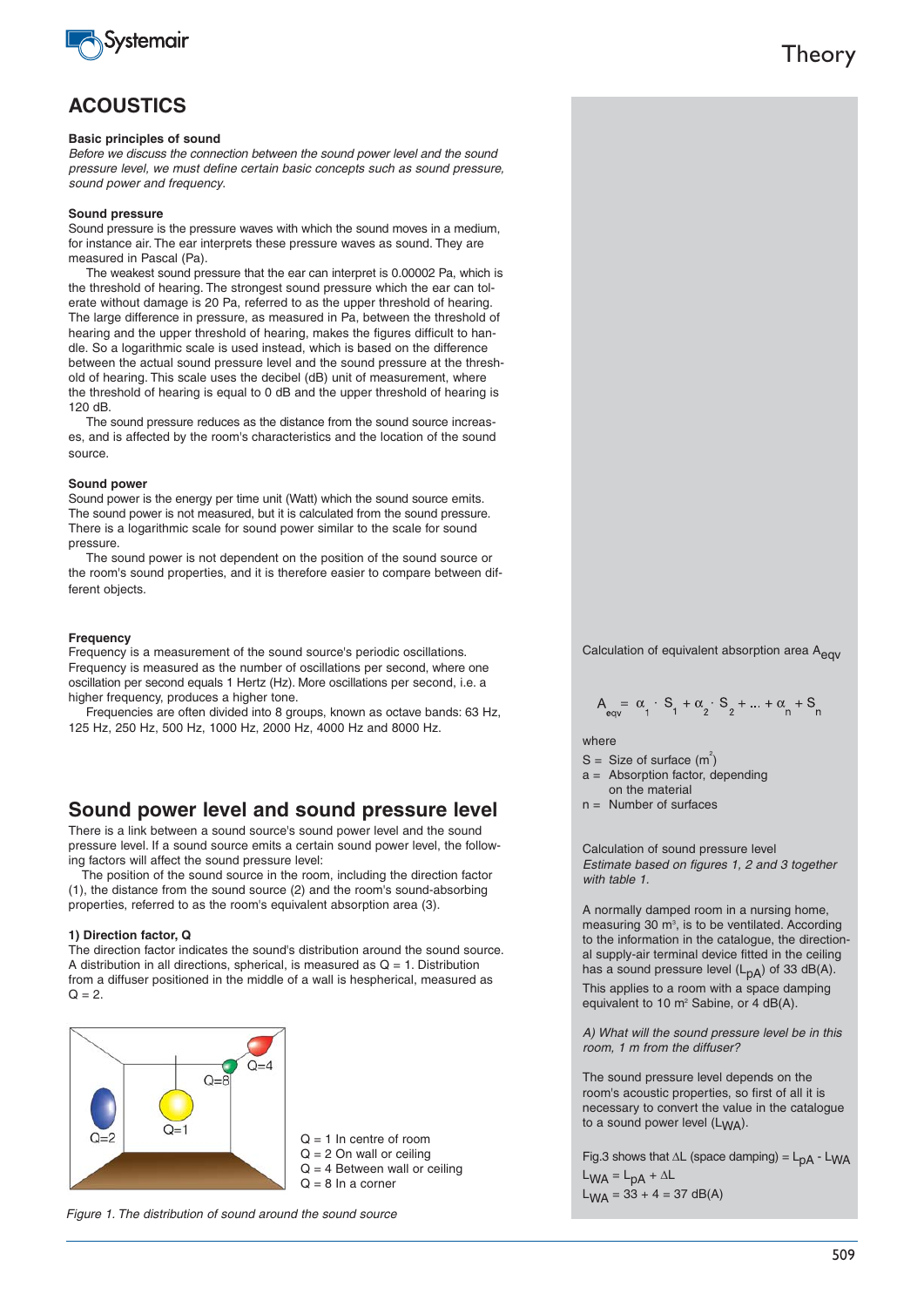

$$
r = 1
$$

 $Q = 2$  (fig.1)

and information about the room's dimensions, you can calculate the equivalent absorption area with the help of figure 2.



The equivalent absorption area is therefore 4  $m^2$ .

It is now possible to use figure 3 to establish the difference between the sound pressure and the sound power.



$$
L_{pA} - L_{WA} = 0
$$
  

$$
L_{pA} = 0 + L_{WA}
$$

Enter the L<sub>WA</sub> value which has already been calculated.  $L_{\text{DA}} = 0 + 37 = 37 \text{ dB(A)}$ 

A) The sound pressure level  $(L_{DA})$  one metre from the diffuser in this particular nursing home room is therefore 37 dB(A).

This calculation has to be made for all rooms not corresponding to the information in the catalogue which assumes a standard 10 m<sup>2</sup> Sabine.

The less damped (harder) the room is, the higher the actual sound pressure level will be in comparison with the value indicated in the catalogue.

#### **2) Distance from sound source, r**

Where r indicates the distance from the sound source in metres.

#### **3) The room's equivalent absorption area, Aeqv**

A material's ability to absorb sound is indicated as absorption factor a. The absorption factor can have a value between '0' and '1', where the value '1' corresponds to a fully absorbent surface and the value '0' to a fully reflective surface. The absorption factor depends on the qualities of the material, and tables are available which indicate the value for different materials.

A room's equivalent absorption area is measured in  $m<sup>2</sup>$  and is obtained by adding together all the different surfaces of the room multiplied by their respective absorption factors.

In many instances it can be simpler to use the mean value for sound absorption in different types of rooms, together with an estimate of the equivalent absorption area (see figure 2 ).

#### **3) Equivalent absorption area based on estimates**

If values are not available for the absorption factors of all the surfaces, and a more approximate value of the room's total absorption factor is quite adequate, an estimate can be calculated in accordance with the diagram below. The diagram is valid for rooms with normal proportions, for example 1:1 or 5:2.

Use the diagram as follows to estimate the equivalent absorption area: calculate the room's volume and read off the equivalent absorption area with the correct mean absorption factor, determined by the type of room, see also table 1.



| Type of room                                                          | <b>Mean absorption factor</b> |
|-----------------------------------------------------------------------|-------------------------------|
| Radio studios, music rooms                                            | $0.30 - 0.45$                 |
| TV studios, department stores,<br>reading rooms                       | $0.15 - 0.25$                 |
| Domestic housing, offices, hotel<br>rooms, conference rooms, theatres | $0.10 - 0.15$                 |
| School halls, nursing homes, small<br>churches                        | $0.05 - 0.10$                 |
| Industrial premises, swimming pools,<br>large churches                | $0.03 - 0.05$                 |

Table 1. Mean absorption factors for different types of rooms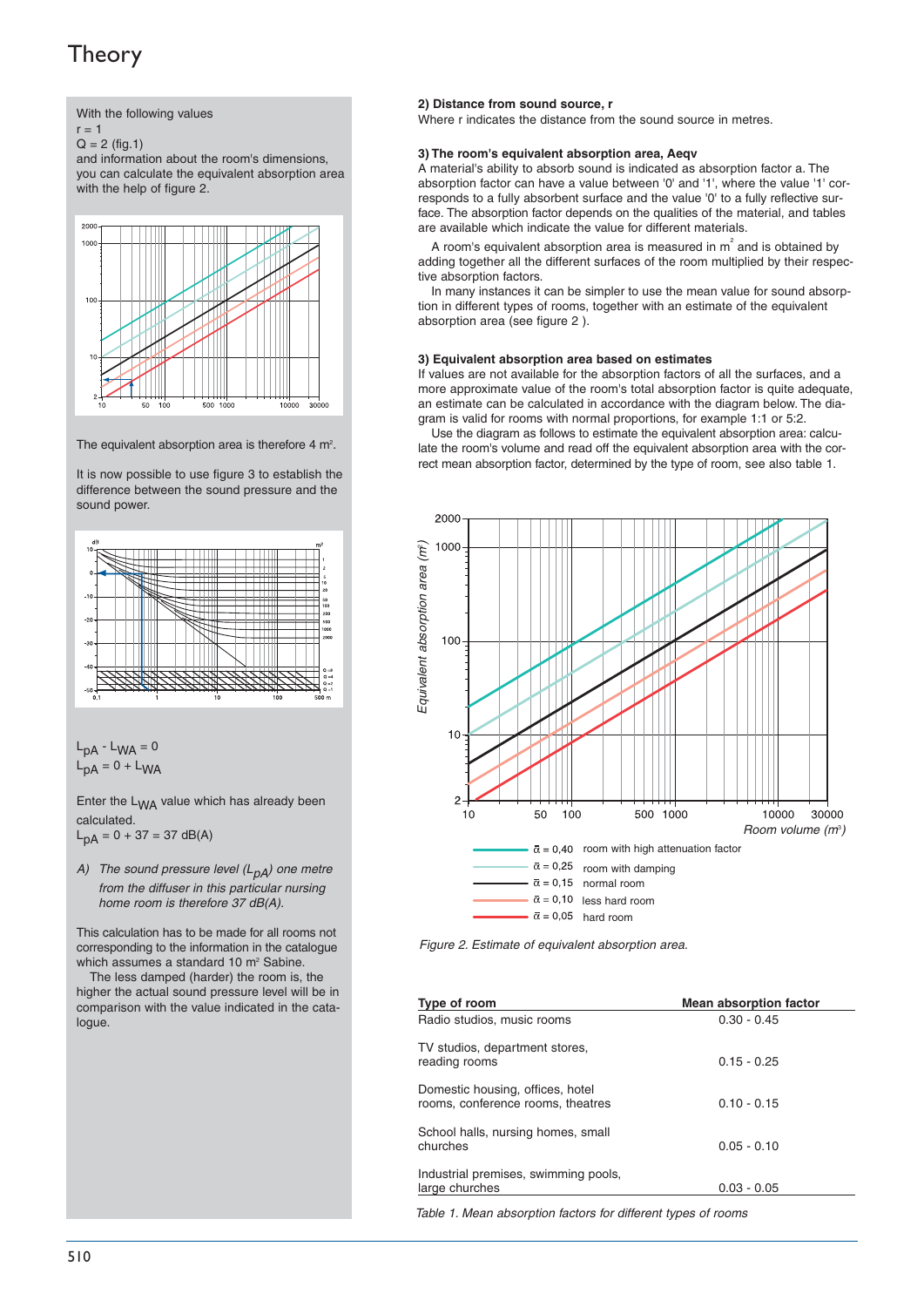

#### **Calculation of sound pressure level**

With the help of the factors previously described, it is now possible to calculate the sound pressure level if the sound power level is known. The sound pressure level can be calculated by means of a formula incorporating these factors, but this equation can also be reproduced in the form of a diagram.

When the diagram is used for calculating the sound pressure level, you must start with the distance in metres from the sound source (r), apply the appropriate directional factor (Q), and then read off the difference between the sound power level and the sound pressure level next to the relevant equivalent absorption area (A<sub>eav</sub>). This result is then added to the previously calculated sound power (see also the example on page 509).



Figure 3. Diagram for estimating the sound pressure level

### **Near field and reverberation field**

Near field is the term used for the area where the sound from the sound source dominates the sound level. The reverberation field is the area where the reflected sound is dominant, and it is no longer possible to determine where the original sound comes from.

The direct sound diminishes as the distance from the sound source increases, while the reflected sound has approximately the same value in all parts of the room.



Figure 4. Direct and reflected sound

The reverberation time indicates the time it takes for the sound level to reduce by 60 dB from the initial value. This is the echo effect one hears in a quiet room when a powerful sound source is switched off. If the reverberation time is measured precisely enough, the equivalent absorption area can be calculated. **Calculation of sound pressure level**

$$
L_{pA} = L_{wA} + 10 \cdot \log \left[ \frac{Q}{4\pi r^2} + \frac{4}{A_{\text{eqv}}} \right]
$$

where

 $L_{pA}$  = sound pressure level (dB)  $L_{WA}$ = sound power level (dB)  $Q =$  direction factor  $r =$  distance from sound source  $(m)$ 

 $A_{\text{eav}}$  = equivalent absorption area (m<sup>2</sup> Sabine)

#### **Calculation of reverberation time**

If a room is not too effectively damped (i.e. with a mean absorption factor of less than 0.25), the room's reverberation time can be calculated with the help of Sabine's formula:

$$
T = 0,163 \cdot \frac{V}{A_{\text{av}}}
$$

#### where

T= Reverberation time (s). Time for a 60 dB reduction of the sound pressure value V= Room volume (m<sup>3</sup>)

A<sub>eqv</sub>=The room's equivalent absorption area, m<sup>2</sup>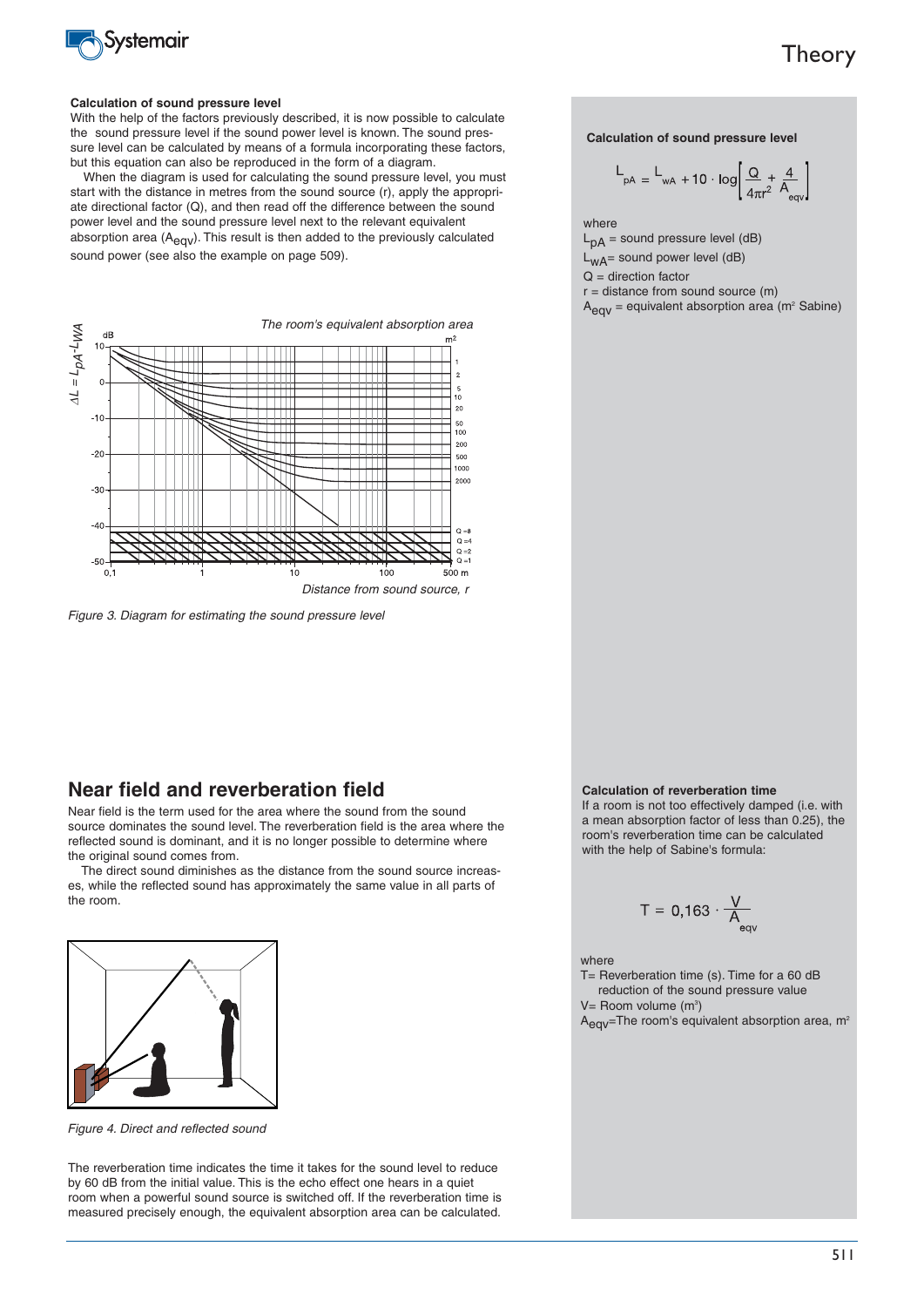**Example of addition**

There are two sound sources, 40 dB and 38 dB respectively.

1) What is the value of the total sound level?



The difference between the sound levels is 2 dB and, according to the diagram, 2 dB must be added to the highest level.

1) The total sound level is therefore 42 dB.

#### **Example of subtraction**

The total sound level is 34 dB in a room fitted with both supply and exhaust ventilation systems. It is known that the supply system produces 32 dB, but the value for the exhaust system is not known.

2) What is the sound level produced by the exhaust system?



The difference between the total sound level and the sound level of the supply system is 2 dB. The diagram indicates that 4 dB must be deducted from the total level.

2) Therefore the exhaust system produces 30 dB.

## **Several sound sources**

To establish the total sound level in a room, all the sound sources must be added together logarithmically. It is, however, often more practicable to use a diagram to calculate the addition or subtraction of two dB values.

#### **Addition**

The input value for the diagram is the difference in dB between the two sound levels which are to be added. The dB value to be added to the highest sound level can then be read off they scale.

To add to the higher level, (dB)



Figure 5. Logarithmic addition

#### **Subtraction**

The input value for the diagram is the difference in dB between the total sound level and the known sound source. The y scale then shows the number of dB that have to be deducted from the total sound level to obtain the value for the unknown sound source.

To deduct from the total level (dB)a



Figure 6. Logarithmic subtraction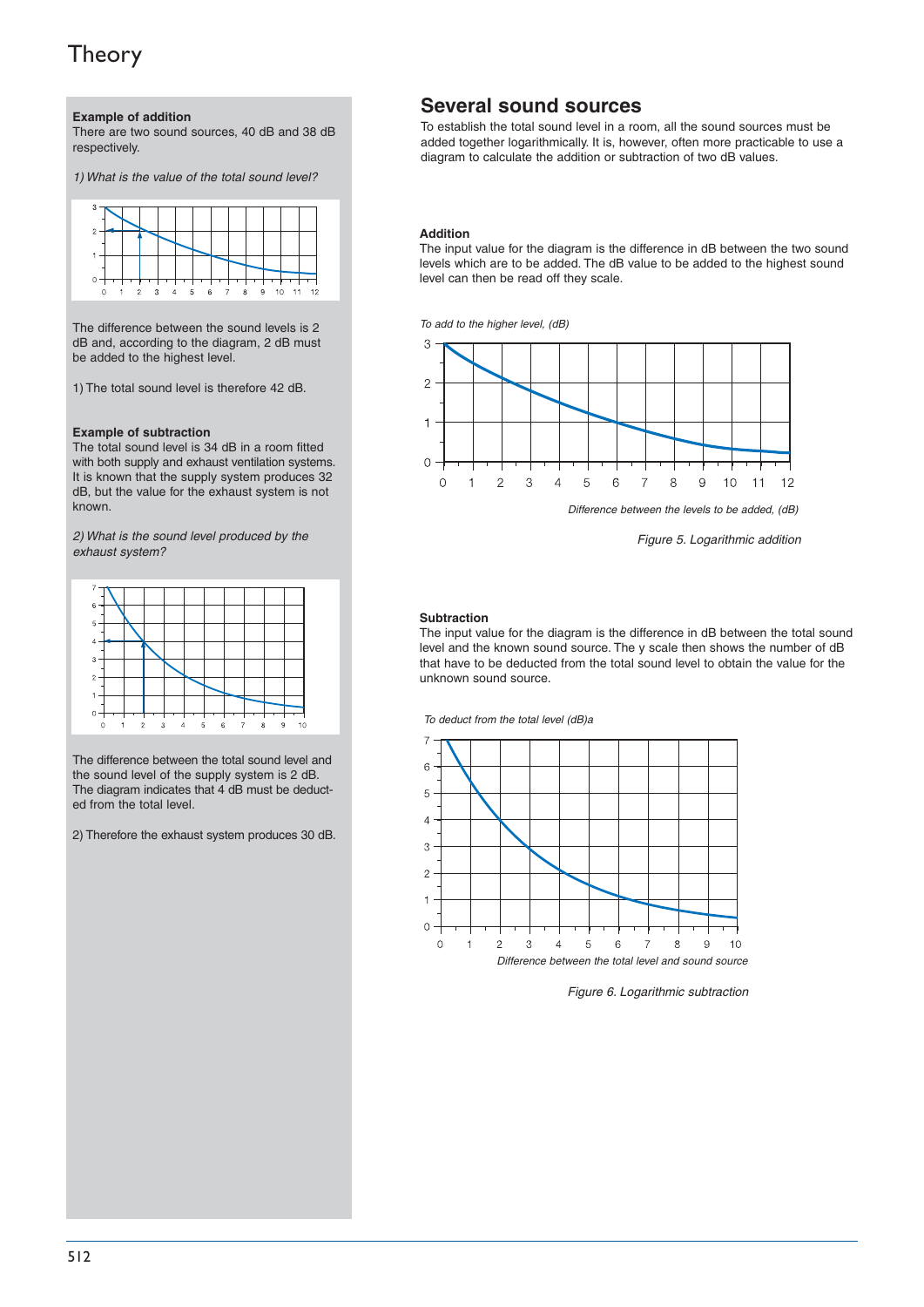

### **Adjustment to the ear**

Because of the ear's varying sensitivity at different frequencies, the same sound level in both low and high frequencies can be perceived as two different sound levels. As a rule, we perceive sounds at higher frequencies more easily than at lower frequencies.

#### **A filter**

The sensitivity of the ear also varies in response to the sound's strength. A number of so called weighting filters have been introduced to compensate for the ear's variable sensitivity across the octave band. A weighting filter A is used for sound pressure levels below 55 dB. Filter B is used for levels between 55 and 85 dB, and filter C is used for levels above 85 dB.



Figure 7. Damping with different filters

The A filter, which is commonly used in connection with ventilation systems, has a damping effect on each octave band as shown in table 2. The resultant value is measured in dB(A) units.

| Hz 63 125 250 500 1k 2k 4k 8k             |  |  |  |  |
|-------------------------------------------|--|--|--|--|
| dB -26.2 -16.1 -8.6 -3.2 0 +1.2 +1.2 -1.1 |  |  |  |  |

Table 2. Damping with the A filter

There are also other ways of compensating for the ear's sensitivity to different sound levels, apart from these filters. A diagram with NR curves (Noise Rating) shows sound pressure and frequency (per octave band). Points on the same NR curve are perceived as having the same sound levels, meaning that 43 dB at 4000 Hz is perceived as being as loud as 65 dB at 125 Hz.

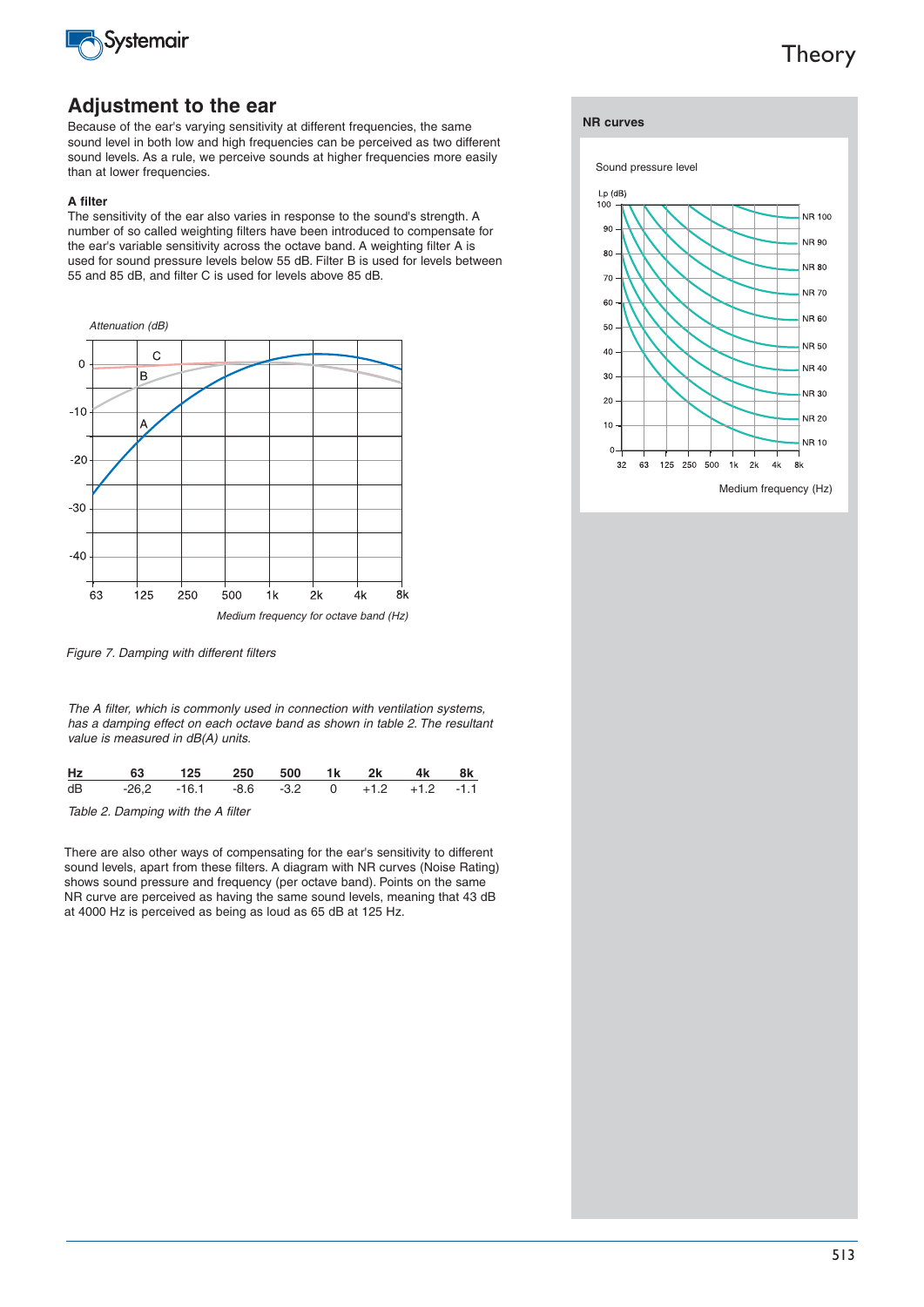## **Sound attenuation**

Sound attenuation is principally achieved in two ways: either by absorption or by reflection of the sound.

Attenuation by absorption is achieved by internal insulation in ducts, by special silencers or by means of the room's own sound absorption. Attenuation by reflection is achieved by forking or bending, or when the sound bounces back from a supply-air device into the duct, which is referred to as end reflection.

The degree of sound attenuation can be calculated by using tables and diagrams presented in the relevant suppliers technical documentation.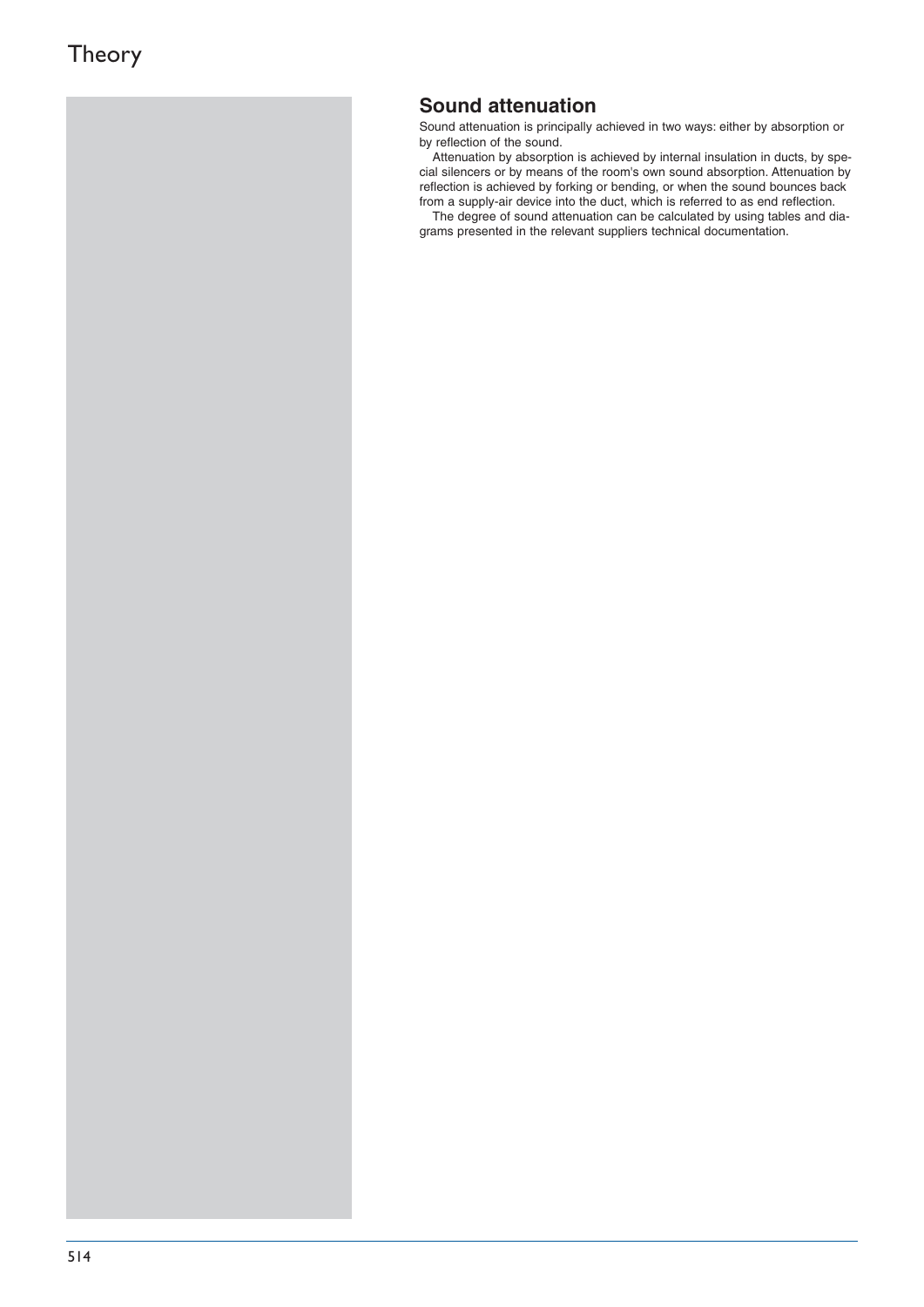

### **Air terminal devices**

**There are essentially two ways of ventilating a building: ventilation by displacement and ventilation by diffusion.**

Ventilation by diffusion is the preferable method for supplying air in situations requiring what is known as comfort ventilation. This is based on the principle of supplying air outside the occupied zone which then circulates the air in the entire room. The ventilation system must be dimensioned so that the air which circulates in the occupied zone is comfortable enough, in other words the velocity must not be too high and the temperature must be more or less the same throughout the zone.

Ventilation by displacement is chiefly used to ventilate large industrial premises, as it can remove large volumes of impurities and heat if properly dimensioned. The air is supplied at low velocity directly into the occupied zone. This method provides excellent air quality, but is less suitable for offices and other smaller premises because the directional supply-air terminal device takes up a considerable space and it is often difficult to avoid some amount of draught in occupied areas.

The theory section which follows will discuss what happens to the air in rooms ventilated by diffusion, how to calculate air velocity and displacement in the room, and also how to select and position a directional supply-air terminal device correctly in the premises.

#### **Ventilation by diffusion**

An air stream which is injected into a room will attract, and mix together with, large volumes of ambient air. As a result, the air stream's volume increases while at the same time the air velocity is reduced the further into the room it travels. The mixing of the surrounding air into the air stream is termed 'induction'.



Figure 8. Induction of the surrounding air into the air stream.

The air movements caused by the air stream very soon mix all the air in the room thoroughly. Impurities in the air are not only attenuated but also evenly distributed. The temperatures in the different parts of the room are also evened out.

When dimensioning for ventilation by diffusion, the most important consideration is to ensure that the air velocity in the occupied zone will not be too high, as this will be experienced as a draught.



**Ventilation by diffusion**

The air is blown in from one or more air streams outside the occupied zone.



**Ventilation by displacement** Air which is somewhat cooler than the ambient air flows at low velocity into the occupied zone.



#### **Occupied zone**

The occupied zone is that part of the room normally occupied by people. This is usually defined as being a space 50 cm from an outer wall with windows, 20 cm from other walls. and up to 180 cm above the floor.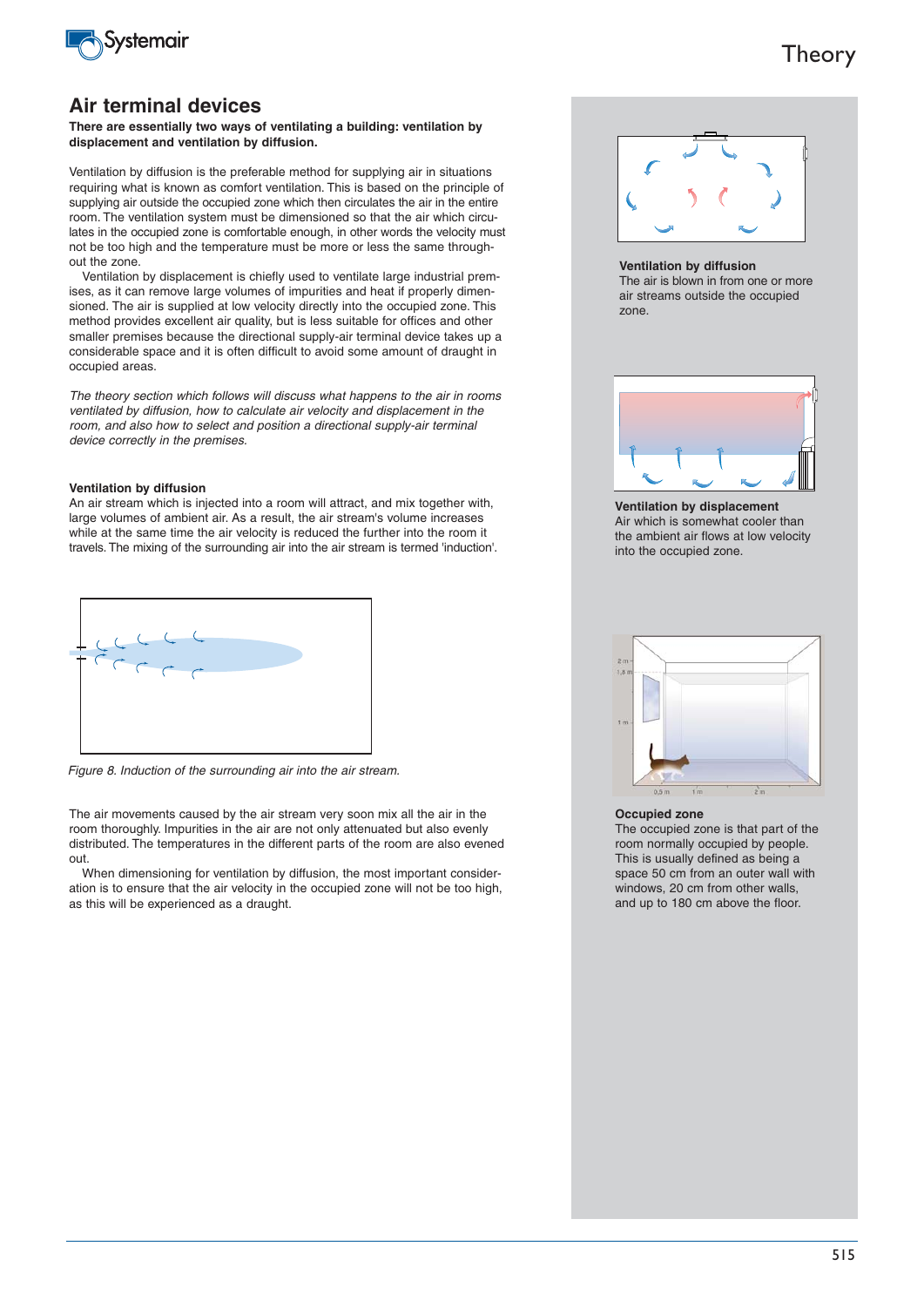$\alpha$  = the discharge angle

#### **The discharge angle**

According to ASHRAE's Handbook (AHRAE [The American Society of Heating, Refrigerating and Air-Conditioning Engineers], 1996) the distribution of an air stream has a constant angle of 20-24° (22° on average).

The shape of the vent, the geometry of the room and also the number of vents all have an effect on the discharge angle. Diffusers and valves with plates or other details which spread the air can produce a wider discharge angle, but even after a relatively short distance from the valve opening, these air streams have a distribution of between 20 and 24°.

Calculation of air velocity For a conical or radial air stream:

$$
\frac{v_x}{v_0} = K \cdot \frac{\sqrt{A_{\text{eff}}}}{x} \qquad A_{\text{eff}} = \frac{q}{v_0}
$$

 $x =$  distance from the diffuser or valve  $(m)$  $v_x$  = centre velocity at distance x (m/s)  $v_0$  =velocity at the diffuser/valve outlet (m/s)

 $K =$  the diffuser coefficient

 $A_{\text{eff}}$  = the diffuser/valve's effective outlet area  $(m<sup>2</sup>)$ 

 $q = air$  volume through the vent (m $\frac{3}{s}$ )

For a flat air stream

$$
\frac{v_x}{v_0} = \sqrt{K \cdot \frac{h}{X}}
$$

 $x =$  distance from the diffuser/valve (m)  $v_x$  = velocity at distance x (m/s)  $v_0$  = velocity at the diffuser/valve outlet (m/s)  $K =$  the diffuser coefficient

 $h =$  the height of the slot  $(m)$ 

The velocity at the cross section of the air stream will be:

$$
\frac{V}{V_x} = \left[1 - \left(\frac{V}{0.3 \cdot x}\right)^{1.5}\right]^2
$$

 $y =$  vertical distance from the central axis (m)  $x =$  distance from the diffuser/valve (m)  $v =$  velocity at distance  $y(m)$  $vx = centre$  velocity at distance  $x$  (m/s)

## **Air stream theory**

The figure below shows an air stream that is formed when air is forced into a room through an opening in the wall. The result is a free air stream. If it also has the same temperature as the rest of the room, it is referred to as a free isotherm stream. To begin with, this section will only deal with streams of this type.

#### **Distribution and shape**

The air stream actually consists of several zones with different flow conditions and air velocities. The area which is of most practical interest is the main section. The centre velocity, the velocity around the centre axis, is in inverse proportion to the distance from the diffuser or valve, i.e. the further away from the diffuser the slower the air velocity.

The air stream is fully developed in the main section, and the prevailing conditions here are the ones that will principally affect the flow conditions in the room as a whole.



Figure 9. The main section of the air stream, the centre velocity vx and discharge angle.

The shape of the diffuser or valve opening determines the shape of the air stream. Circular or rectangular openings produce a conic (axial) stream, and this also applies to very long and narrow openings.

To produce a completely flat air stream, the opening must be more than ten times as wide as it is high, or nearly as wide as the room so that the walls prevent the stream widening out laterally.

Radial air streams are produced by completely circular openings where the air can spread in all directions, as is the case with a supply-air diffuser.



Figure 10. Different kinds of air stream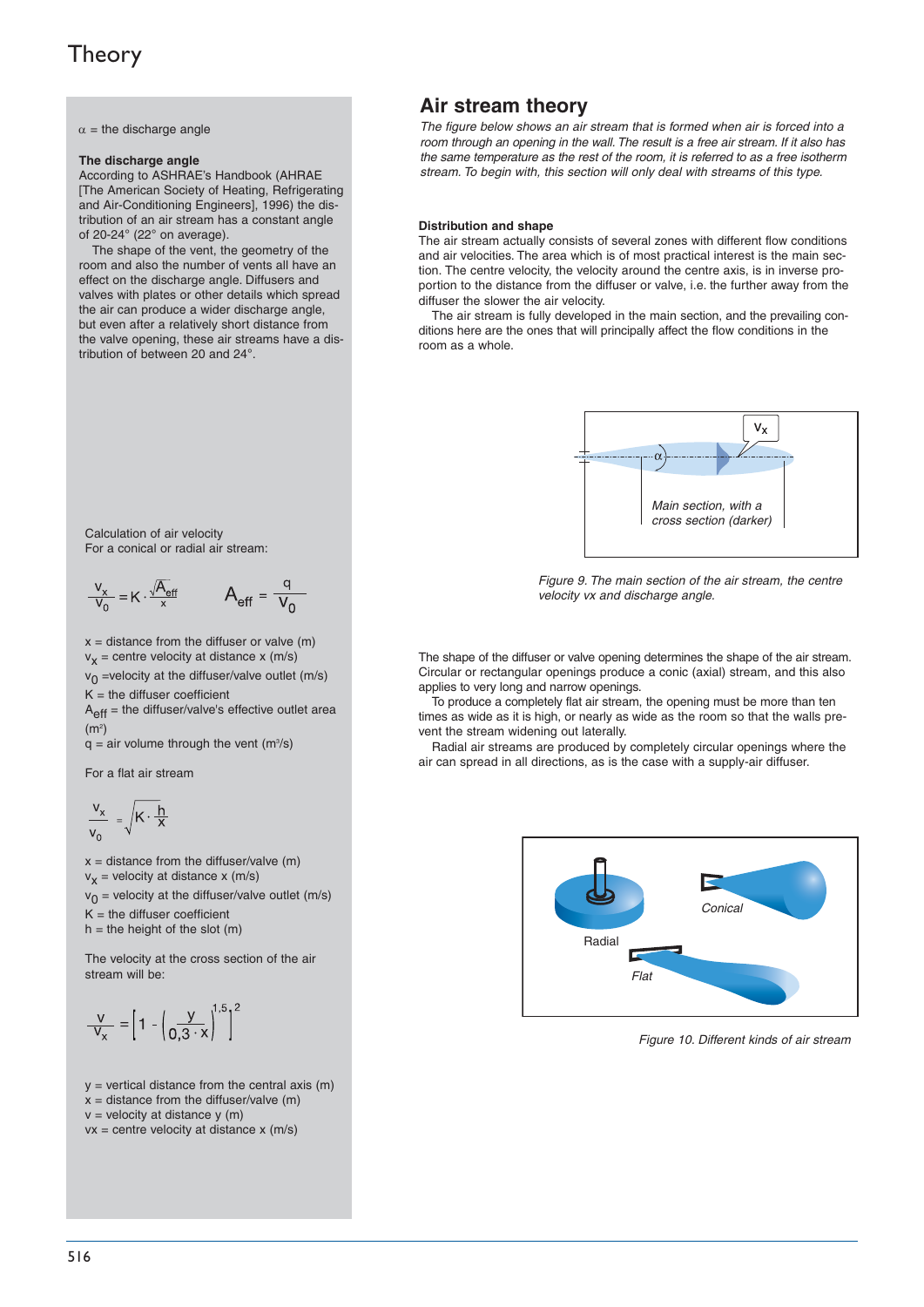

#### **Velocity profile**

It is possible to calculate mathematically the air velocity in each part of the stream. To calculate the velocity at a particular distance from the diffuser or valve, it is necessary to know the air velocity at the diffuser/valve outlet, the shape of the diffuser/valve and the type of air stream produced by it. In the same way, it is also possible to see how the velocities vary in every cross section of the stream.

Using these calculations as the starting point, velocity curves for the entire stream can be drawn up. This enables one to determine the areas which have the same velocity. These areas are called isovels. By checking that the isovel corresponding to 0.2 m/s is outside the occupied zone, one can ensure that the air velocity will not exceed this level in the normally occupied areas.



Figure 11. The different isovels of an air stream

#### **The diffuser coefficient**

The diffuser coefficient is a constant which depends on how the diffuser or valve is shaped. It can be calculated theoretically by using the following factors: the impulse dissipation and contraction of the air stream at the point where it is blown into the room, together with the degree of turbulence created by the diffuser or valve.

In practice, the constant is simply determined by taking measurements on each type of diffuser or valve. The air velocity is measured at a minimum of eight different distances from the diffuser/valve, with at least 30 cm between each measuring point. These values are then plotted into a logarithmic diagram, which indicates the measurement value for the main section of the air stream, and this in turn provides a value for the constant.

The diffuser coefficient enables one to calculate air velocities and to predict an air stream's distribution and path. It must not be confused with the K-factor which is used for such tasks as entering the correct air volume from a directional supply-air terminal device or iris damper.

The K factor is described on page 389.

#### **Theoretical calculation of the diffuser coefficient**

$$
K = \sqrt{\frac{i}{\epsilon}} \cdot \frac{1.5}{C_b}
$$

i = impulse factor indicating impulse dissipation at point where air is blown in  $(i<1)$ 

 $e =$  contraction factor

 $C_h$  = turbulence constant (0.2-0.3 depending on type of diffuser or valve)

Practical calculation of the diffuser coefficient The measurement values  $(v_x/v_0)$  and  $(x/\bar{C})$  A<sub>eff</sub>) are plotted into the diagram.



Using the values obtained from the main section of the air stream, a tangent (angle coefficient) is drawn at an angle of -1 (45°).



The formula for the velocity profile

$$
\frac{V_{x}}{V_{0}} = K \cdot \frac{\sqrt{A_{eff}}}{x}
$$

shows that

K

$$
=\frac{x}{\sqrt{A_{\text{eff}}}} \qquad \text{when } \frac{v_x}{v_0} = 1
$$

A line should now be drawn from the intersection of the angle coefficient and 1 on the y scale to produce a value for the diffuser coefficient K.

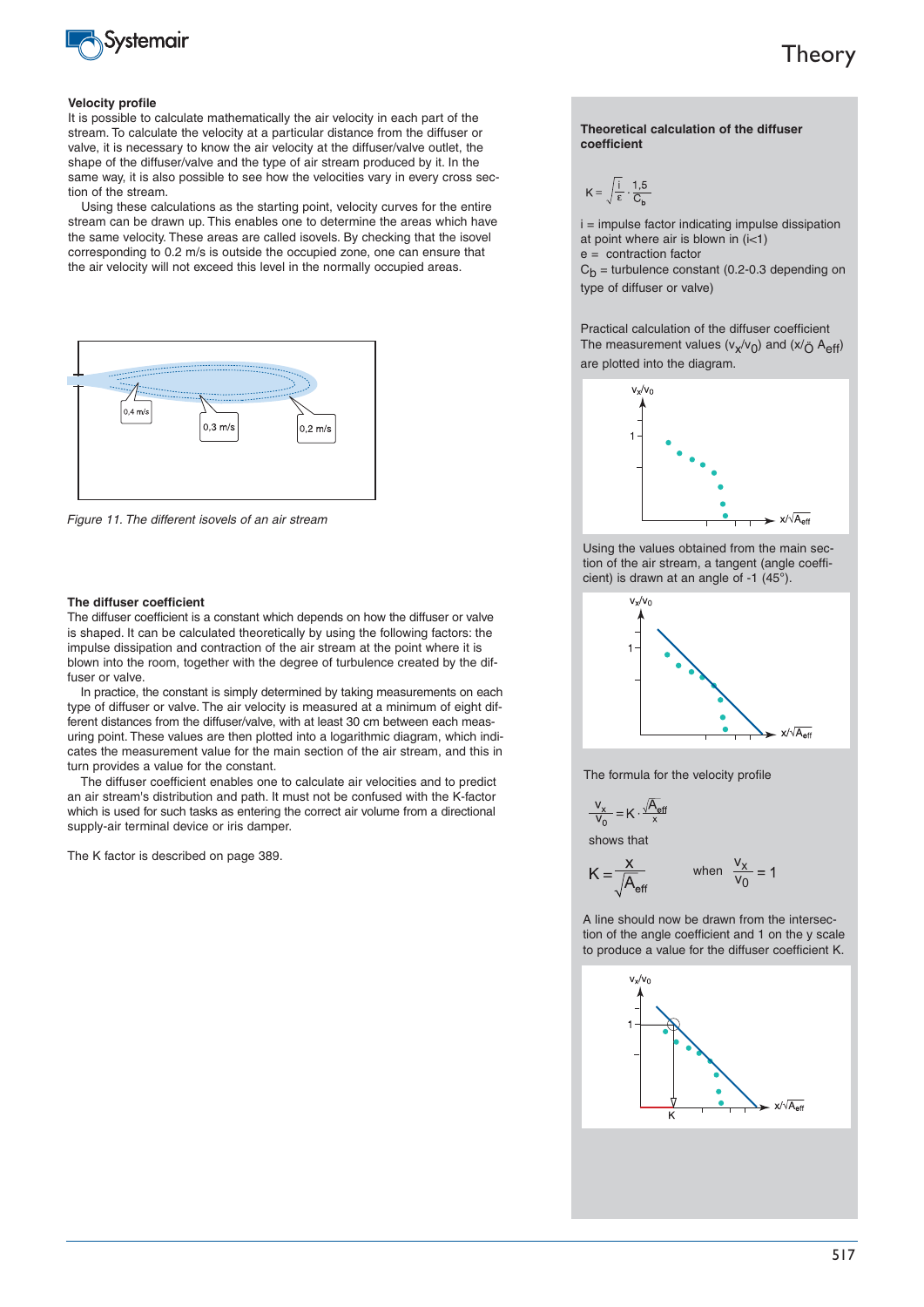The diffuser coefficient when the Coanda effect is influencing the air stream:

$$
K_{\text{corrected}} = \sqrt{2} \cdot K_{\text{free flow}}
$$

The horizontal discharge angle also increases to 30° when the stream is sucked towards the ceiling, while the vertical angle remains unchanged (20-24°).

#### **Deflection**

The deflection from the ceiling to the central axis of the air stream (Y) can be calculated using

$$
Y \equiv \sqrt{\text{Aeff}} \, \cdot 0,0014 \, \cdot \frac{\Delta t_0 \cdot \sqrt{\text{Aeff}}}{K \cdot v^2_0} \cdot \left[\frac{x}{\sqrt{\text{Aeff}}} \right]^3
$$

where

 $\Delta t_0$  = the temperature difference between the air stream and the ambient air  $x =$  distance from the diffuser/valve (m)  $v_x$  = centre velocity at distance x (m/s)  $v_0$  = velocity at the diffuser/valve outlet (m/s)

 $K =$  the diffuser coefficient  $A_{\text{eff}}$  = the diffuser or valve's effective outlet area (m $2$ )

#### **Point of separation**

The point where a conical air stream leaves the ceiling (xm) will be:

$$
x_m = \frac{1.6 \cdot K \cdot v_0 \cdot A_{eff}}{(A_{eff})^{0.75} \cdot \sqrt{\Delta t_0}}
$$

and for a radial air stream will be

$$
x_{m} = \frac{3.5 \text{ K}^{1.5} \text{ V}_0 \text{ A}_{eff}}{(A_{eff})^{0.75} \sqrt{\Delta t}_0}
$$

where

 $\Delta t_0$  = the temperature difference between the air stream and the ambient air

 $v_0$  = velocity at the diffuser/valve outlet (m/s)  $K =$  the diffuser coefficient

 $A_{\text{eff}}$  = the diffuser or valve's effective outlet area  $(m<sup>2</sup>)$ 

After the stream has left the ceiling, a new path can be calculated with the aid of the formula for deflection (above). The distance x is then calculated as the distance from the point of separation.

#### **Coanda effect**

If a directional supply-air terminal device is fitted close enough to a flat surface, usually the ceiling, the air stream will cling to the surface. This is due to the fact that the ambient air will be drawn into the stream, but close to the flat surface, where no new air can flow from above, an underpressure forms instead, and this causes the stream to be sucked to the surface. This is known as the Coanda effect.



Figure 12. The Coanda effect

Practical experiments have shown that the distance between the diffuser or valve's upper edge and the ceiling ('a' in figure12) must not be greater than 30 cm if there is to be any suction effect.

The Coanda effect can be used to make a cold air stream stick to the ceiling and travel further into the room before it reaches the occupied zone.

The diffuser coefficient will be somewhat greater in conjunction with the suction effect than for a free air stream. It is also important to know how the diffuser or valve is mounted when using the diffuser coefficient for different calculations.

#### **Non-isothermal air**

The flow picture becomes more complex when the air that is blown in is nonisothermal air, in other words warmer or colder than the ambient air. A thermal energy, caused by differences in the air's density at different temperatures, will force a cooler air stream downwards and a warmer air stream upwards.

This means that two different forces affect a cooler stream that is sticking close to the ceiling: both the Coanda effect which attempts to adhere it to the ceiling and the thermal energy which attempts to force it towards the floor. At a given distance from the diffuser or valve's outlet, the thermal energy will dominate and the air stream will eventually be dragged down from the ceiling.

The stream's deflection and point of separation can be calculated using formulae which are based on the temperature differentials, the type of diffuser or valve and the size of its outlet, together with air velocities etc.



Figure 13. The air stream's point of separation (Xm) and deflection (Y)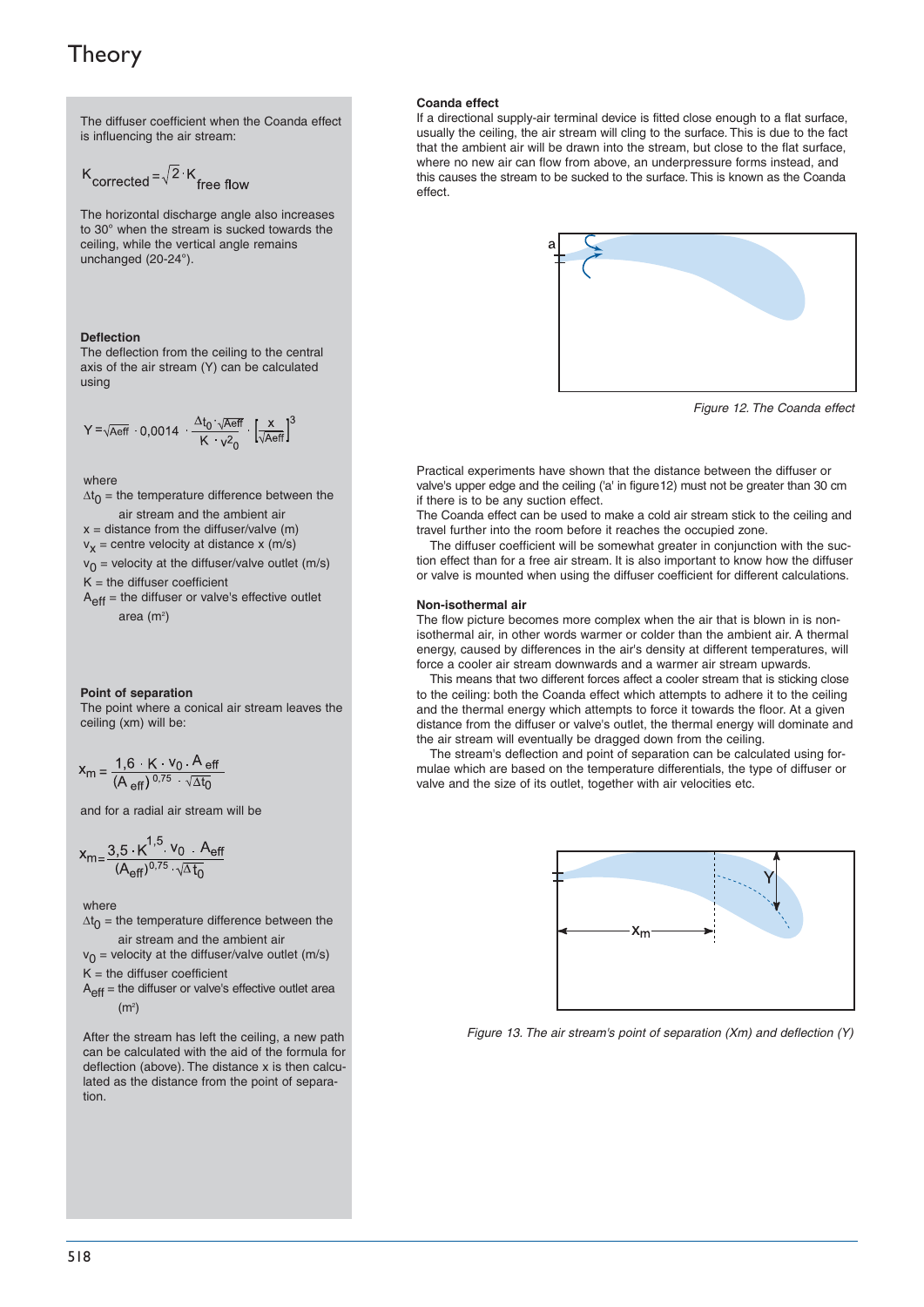

#### **Important considerations when dimensioning air supply**

It is important to select and position the directional supply-air terminal device correctly. It is also important that the air temperature and velocity are as required for producing acceptable conditions in the occupied zone.

#### **Correct air velocity in the occupied zone**

A specification called 'throw' is indicated for most supply-air equipment in the manufacturer's product catalogue. 'Throw' is defined as the distance from the diffuser or valve opening to the point in the air stream where the centre velocity has been reduced to a particular value, generally 0.2 m/s. A throw of this type is designated by  $I_{0.2}$  and is measured in metres.



Figure 14. The 'throw' concept

One of the first considerations when dimensioning an air supply system is usually to avoid velocities in the occupied zone that are too high, but as a rule it is not the air stream itself that reaches us there.

In the occupied zone we are more likely to be exposed to high velocities in the return air stream: see the figure below.



Figure 15. Return air stream with a wall-mounted diffuser

It has been shown that the velocity of the return air stream is approximately 70% of the velocity it had when it reached the wall. This means that a diffuser or valve fitted on the rear wall, with an end velocity of 0.2 m/s, will cause an air velocity of 0.14 m/s in the return air stream. This is within the limits for comfort ventilation, which is understood to mean that the velocity should not exceed 0.15 m/s in the occupied zone.

The throw for the diffuser or valve described above is the same as the length of the room, and in this instance is an excellent choice. A suitable throw for wallmounted ventilation is somewhere between 70% and 100% of the room's length.

#### **Effective penetration**

The most common method for selecting the correct directional supply-air terminal device is to consider the throw  $I_{0,2}$ . But since the desired end velocity in the air stream depends on both the room's geometry and the required air velocity in the occupied zone, this can sometimes be rather misleading. Therefore the concept of the air stream's effective penetration has been introduced instead.

The effective penetration is the distance to the point where an end velocity is to be calculated. This can be the distance along the centre of the air stream from the diffuser itself to the furthest point in the room where the supply air is required. For wall-mounted diffusers, this means that the effective penetration is the same as the room's depth, while for ceiling diffusers the penetration is half the room's depth.

The velocity of the return air stream is approximately 30% slower than the air stream's velocity when it meets the wall. If the maximum air velocity in the occupied zone is to be 0.18 m/s, this means that the air stream must have a maximum velocity of 0.26 m/s when it meets the wall.

#### **Effective penetration – calculation**

The velocity at the effective penetration depth of a diffuser can be calculated theoretically by using the formula for calculating air velocity.

$$
v_x = v_0 \cdot K \cdot \frac{\sqrt{A_{\text{eff}}}}{x_v}
$$

#### where

 $v_x$  = velocity at the effective penetration (m/s)  $v_0$  = velocity at the diffuser outlet (m/s)  $K =$  the diffuser coefficient

 $A_{\text{eff}}$  = the vent's effective outlet area (m<sup>2</sup>)

 $x_v$  = the effective penetration (m)

This method enables one to dimension the ventilation system more precisely than is possible when only using the throw data, and is therefore frequently used in different diffuser selection programmes.

#### **Throw data for isothermal air**

Rear-wall diffuser and wall-mounted diffuser: 0.7 to 1.0 x room depth.

Ceiling diffuser (supply air blown horizontally): 0.5 x room depth (with rectangular rooms, the distance is calculated to the nearest wall).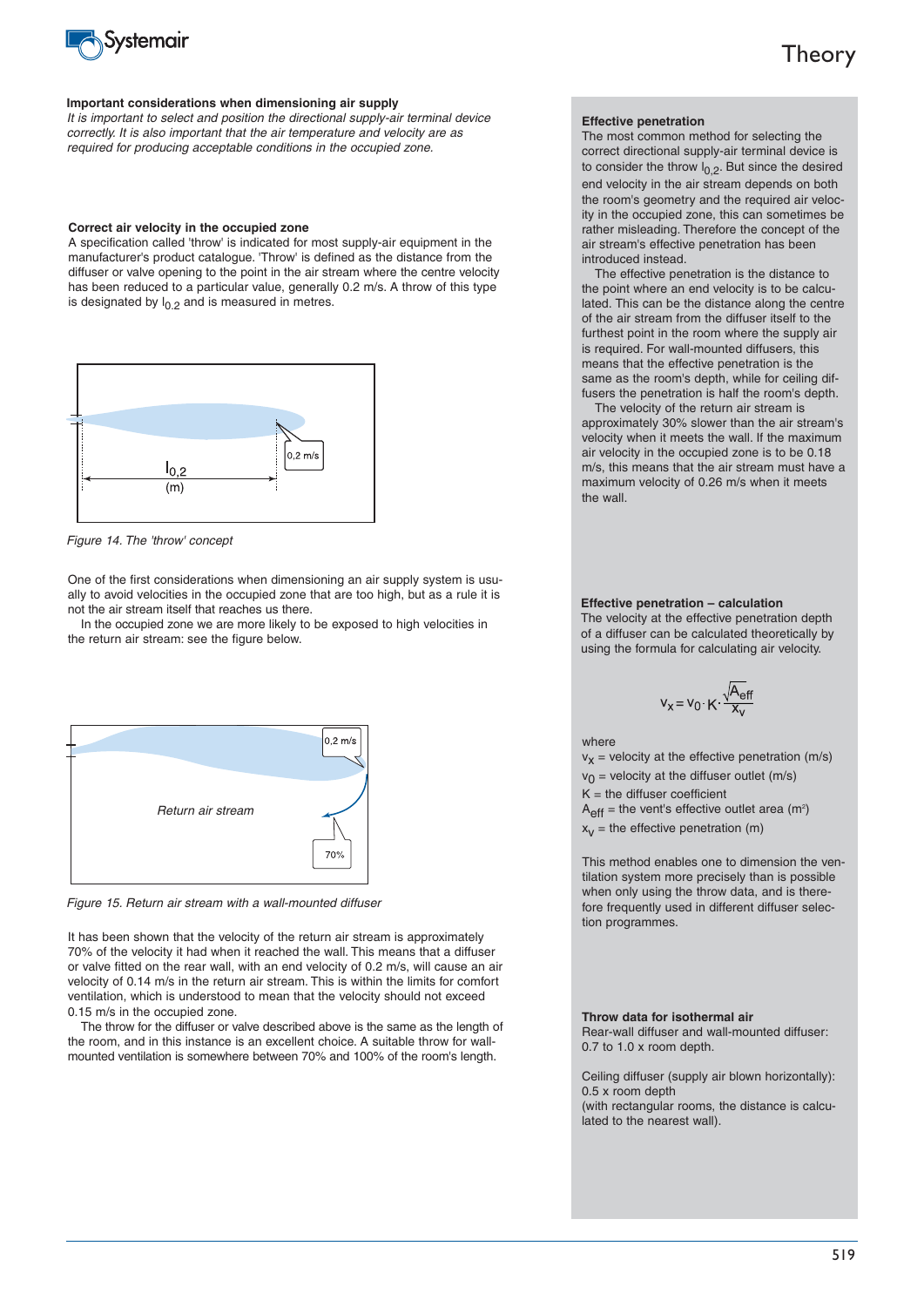#### **The penetration of the air stream**

The shape of the room can affect the flow picture. If the cross section of the air stream is more than 40% of the cross section of the room, all induction of air in the room will stop. As a result, the air stream will deflect and start to suck in the induction air itself. In such a situation it does not help to increase the velocity of the supply air, as the penetration will remain the same while the velocity of both the air stream and the ambient air will increase.

Other air streams, secondary vortices, will start to appear further into the room where the main air stream does not reach. However, if the room is less than three times as long as it is high, it can be assumed that the air stream will reach all the way in.



Figure 16. Secondary vortices are formed at the furthest point in the room, where the air stream does not reach.

#### **Avoid obstacles**

Unfortunately, it is very common for the air stream to be obstructed by light fittings on a ceiling. If these are too close to the diffuser and hang down too far, the air stream will deflect and descend into the occupied zone. It is therefore necessary to know what distance (A in the diagram) is required between an air supply device and an obstacle for the air stream to remain unimpeded.



Figure 17. Minimum distance to an obstacle

#### **Distance to an obstacle (estimate)**

The diagram shows the minimum distance to the obstacle as a function of the obstacle's height (h in figure 17) and the air stream's temperature at the lowest point.

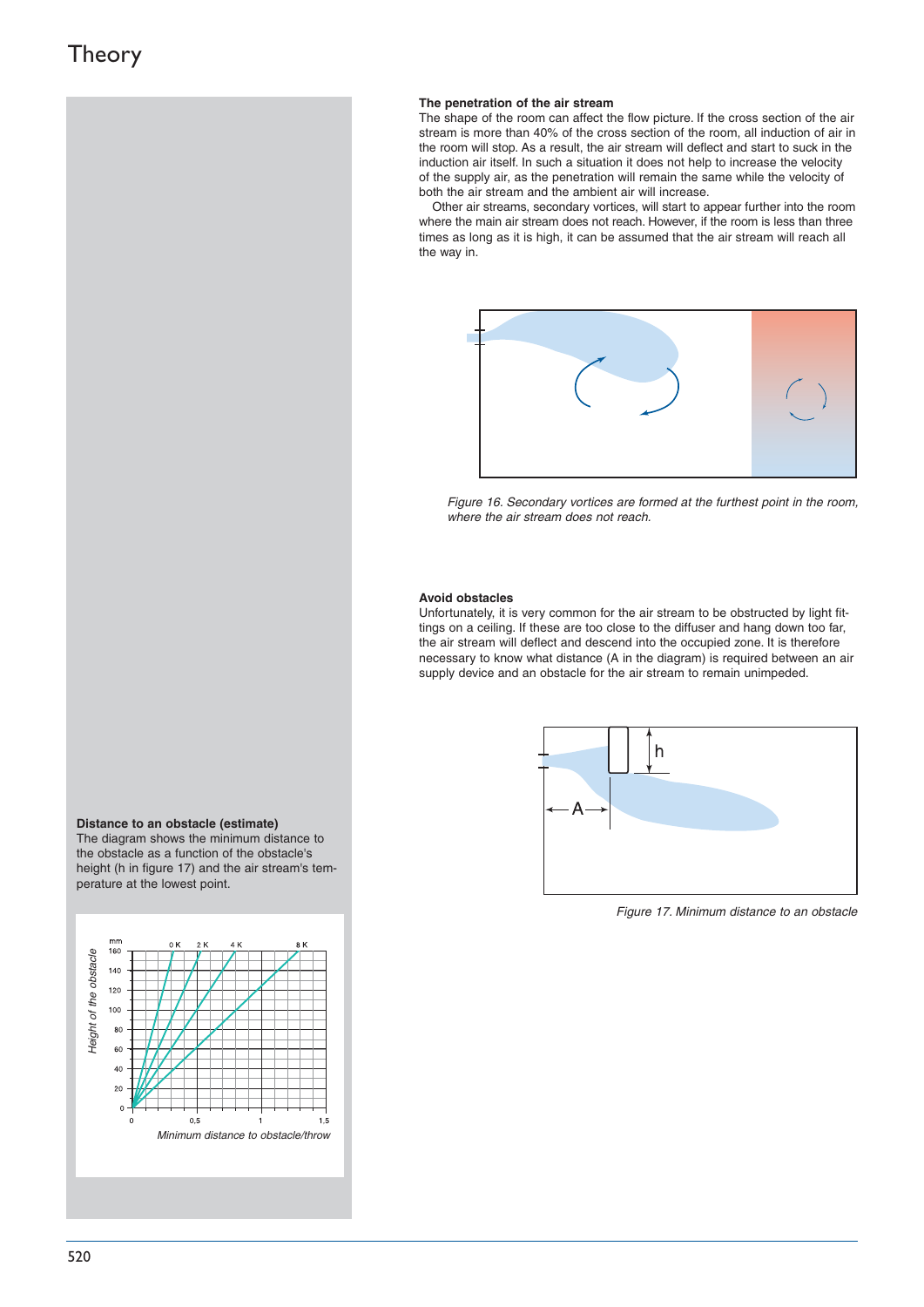

#### **Installing several directional supply-air terminal devices**

If a single ceiling diffuser is intended to service an entire room, it should be positioned as close to the centre of the ceiling as possible, and the total surface should not exceed the dimensions indicated in Figure 18 below.



Figure 18. A small room ventilated by a single ceiling diffuser

If the room is larger than this, it usually has to be divided into several zones, with each zone ventilated by its own diffuser.



Figure 19. A large room ventilated by several ceiling diffusers

A room which is ventilated by several wall-mounted diffusers must also be divided into several zones. The number of zones is determined by the requirement to ensure sufficient distance between the diffusers to prevent the air streams affecting each other. If two air streams mix together, the result will be one stream with a longer throw.



Figure 20. A large room ventilated by several wall diffusers

### **Dimensioning with several ceiling diffusers**

A large room has to be divided into several zones. The maximum dimension for each zone is 1.5 x the room's length (A), as long as this does not exceed 3xH (see figure 18).

The appropriate throw is 0.5 x C, where  $C =$  the distance between two diffusers, (see figure 19).

#### **Example**

A large room (see figure 19) has the following dimensions:

- $H = 3 m$
- $A 4 m$
- $B = 16 m$
- 1) How many zones should the room be divided into?
- 2) What will be distance be between the diffusers?
- 1) The maximum size for each zone is 1.5 x A  $= 6$  m, which means that the room should be divided into three zones, each 5.33 m long.
- 2) If the diffuser is placed in the centre of each zone, the distance (C) will be 5.33 m.

#### **Dimensioning with several wall diffusers**

The smallest distance between two wall-mounted valves or diffusers (D in figure 20) is  $0.2 \times I_{0.2}$ .

The appropriate throw is between 0.7 and 1.0 x A, where  $A =$  the depth of the room.

#### **Example**

A room which is 5 m deep is ventilated from the rear wall by means of diffusers with a throw of 4 m.

1) What distance should there be between two diffusers?

 $0.2 \times I_{0.2} = 0.2 \times 4 = 0.8 \text{ m}$ 

1) There should be 80 cm between two diffusers.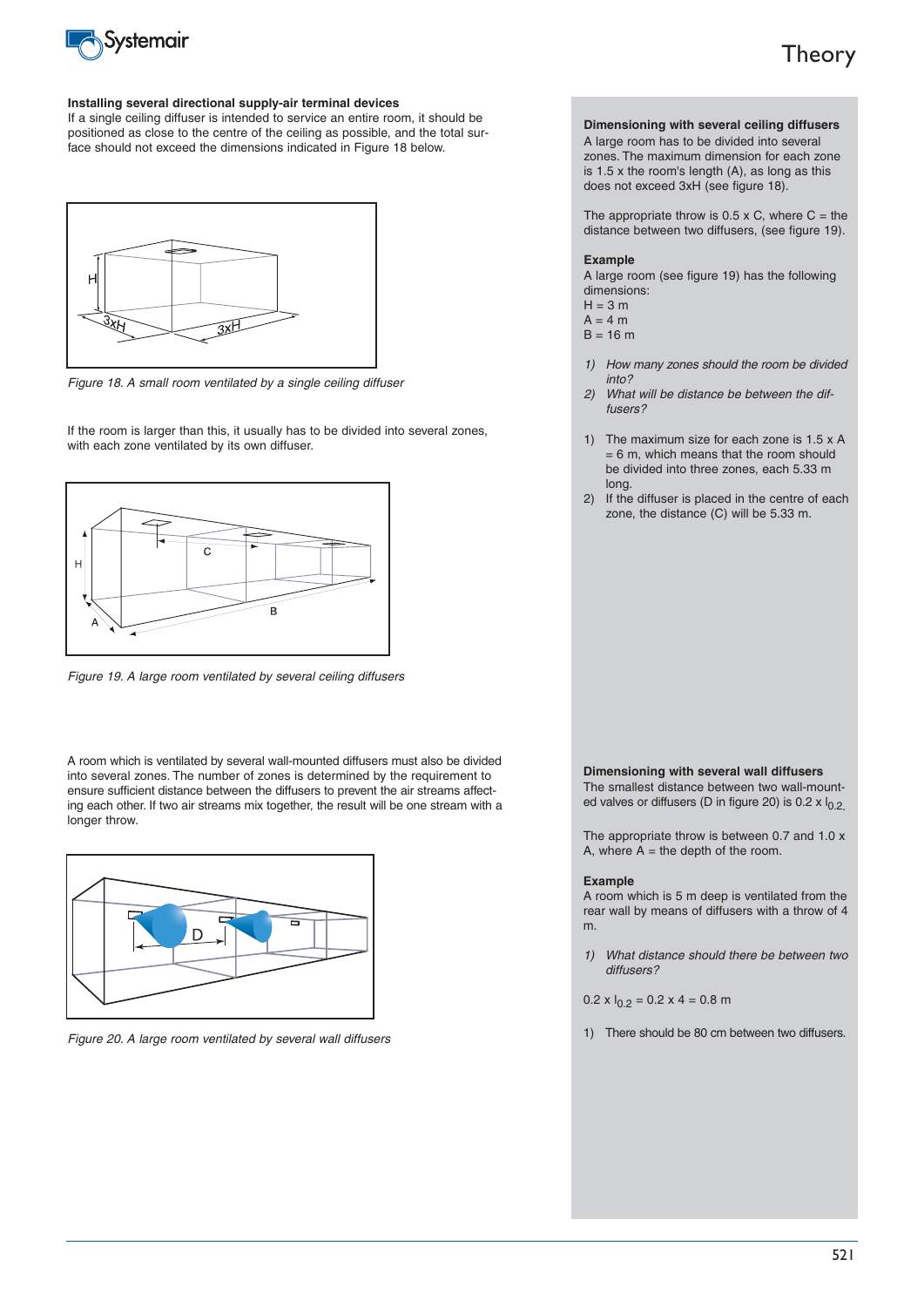### **Blowing in warm air**

Blowing supply air horizontally from the ceiling works excellently for most rooms, including those with very high ceilings. If the supply air is above ambient temperature and also used to heat the premises, practical experiments have shown that this works well in rooms with ceiling heights of no more than 3.5 metres. This assumes that the maximum temperature difference is 10-15°C.



Figure 21. Blowing supply air horizontally from a ceiling diffuser

In very high rooms, however, the supply air has to be jetted vertically if it is also used for heating. If the temperature difference is no more than 10°C, the air stream should flow down to approximately 1 metre above the floor in order to produce a satisfactory evenness of temperature in the occupied zone.



Figure 22. Supply air blowing vertically from a ceiling diffuser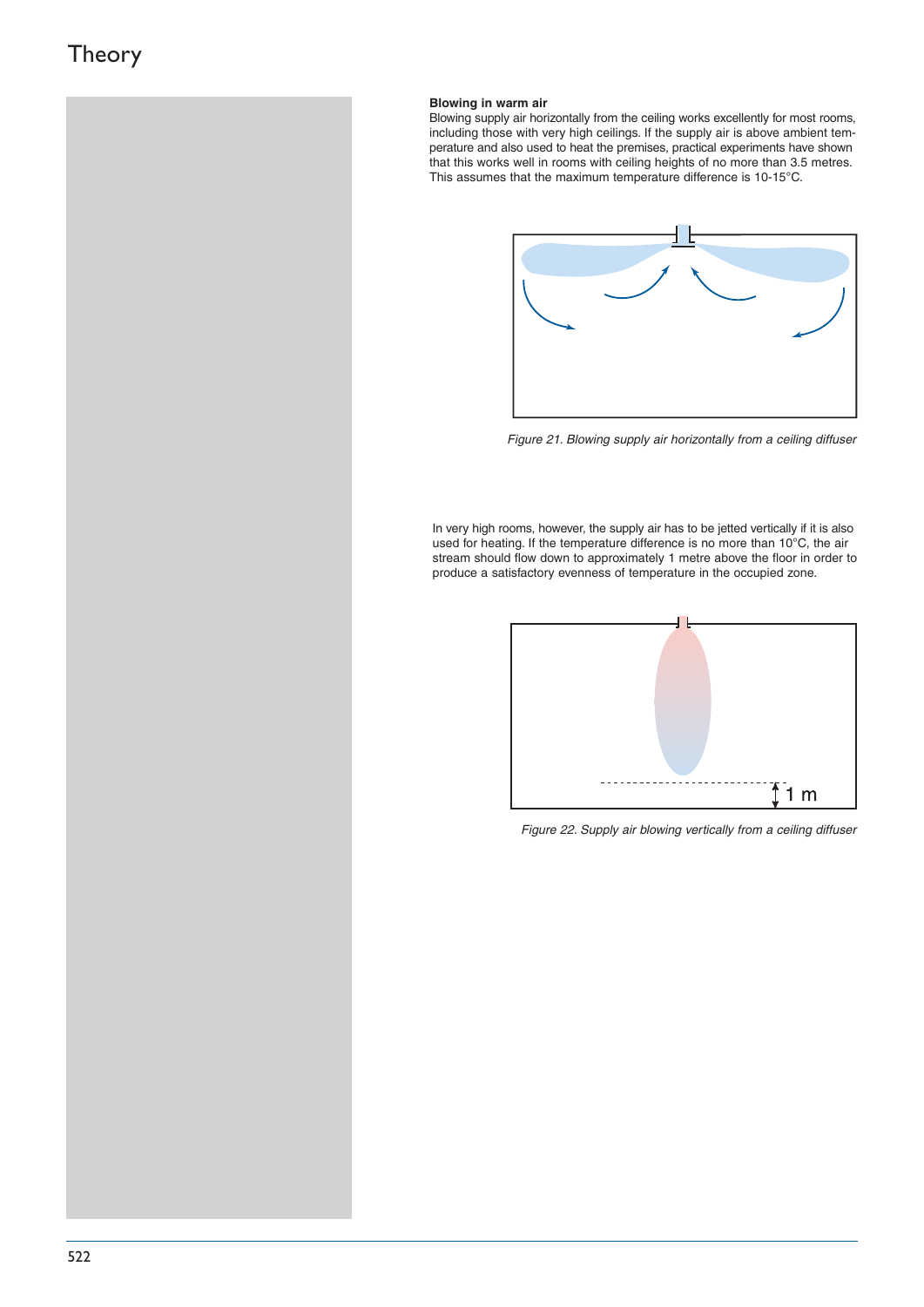

#### **Blowing in cold air**

When supplying air that is colder than the ambient air, it is particularly important to make use of the Coanda effect to prevent the air stream from falling down into the occupied zone too early. The ambient air will then be sucked in and mixed more effectively, and the temperature of the air stream will have a better chance to increase before it reaches the occupied zone.

If the sub-ambient-temperature air is directed along the ceiling in this way, it is also important that the air stream velocity is high enough to ensure that there is sufficient adherence to the ceiling. If the velocity is too low there is also a risk that the thermal energy will push the air stream down towards the floor too early.

At a certain distance from the supply-air diffuser, the air stream will in any case separate from the ceiling and deflect downwards. This deflection occurs more rapidly in an air stream that is below the ambient temperature, and therefore in such cases the throw will be shorter.



Figure 23. The difference between the throws of isothermal and non-isothermal air streams.

The air stream should have flowed through at least 60% of the room's depth before separating from the ceiling. The maximum velocity of the air in the occupied zone will thus be almost the same as when the air supply is isothermal.

The method for calculating where the air stream will separate from the ceiling is explained in the paragraph headed 'Non-isothermal air' on page 518.

When the supply air is below ambient temperature, the ambient air in the room will be cooled to some extent. The acceptable degree of cooling (known as the maximal cooling effect) depends on the air velocity requirements in the occupied zone, the distance from the diffuser at which the air stream separates from the ceiling, and also on the type of diffuser and its location.

In general a greater degree of cooling is accepted from a ceiling diffuser than a wall-mounted diffuser. This is because the air from a ceiling diffuser spreads in all directions, and therefore takes less time to mix together with the ambient air and to even out the temperature.

#### **Correction of throw (estimate)**

This diagram can be used to obtain an approximate value for the throw of non-isothermal air.



 $I_{0.2}$  (corrected) =  $k \cdot I_{0.2}$  (isothermal air)

#### **Maximum acceptable cooling effect**

A rule of thumb for the maximum acceptable cooling effect  $(Q_{\text{max}})$  is:

#### **Supply air blown from rear wall**

 $Q_{\text{max}}$  = 20-40 W per m<sup>2</sup> floor surface at  $\Delta t$  8K

#### **Supply air blown from ceiling**

 $Q_{\text{max}}$  = 60-100 W per m<sup>2</sup> floor surface at  $\Delta t$  12K